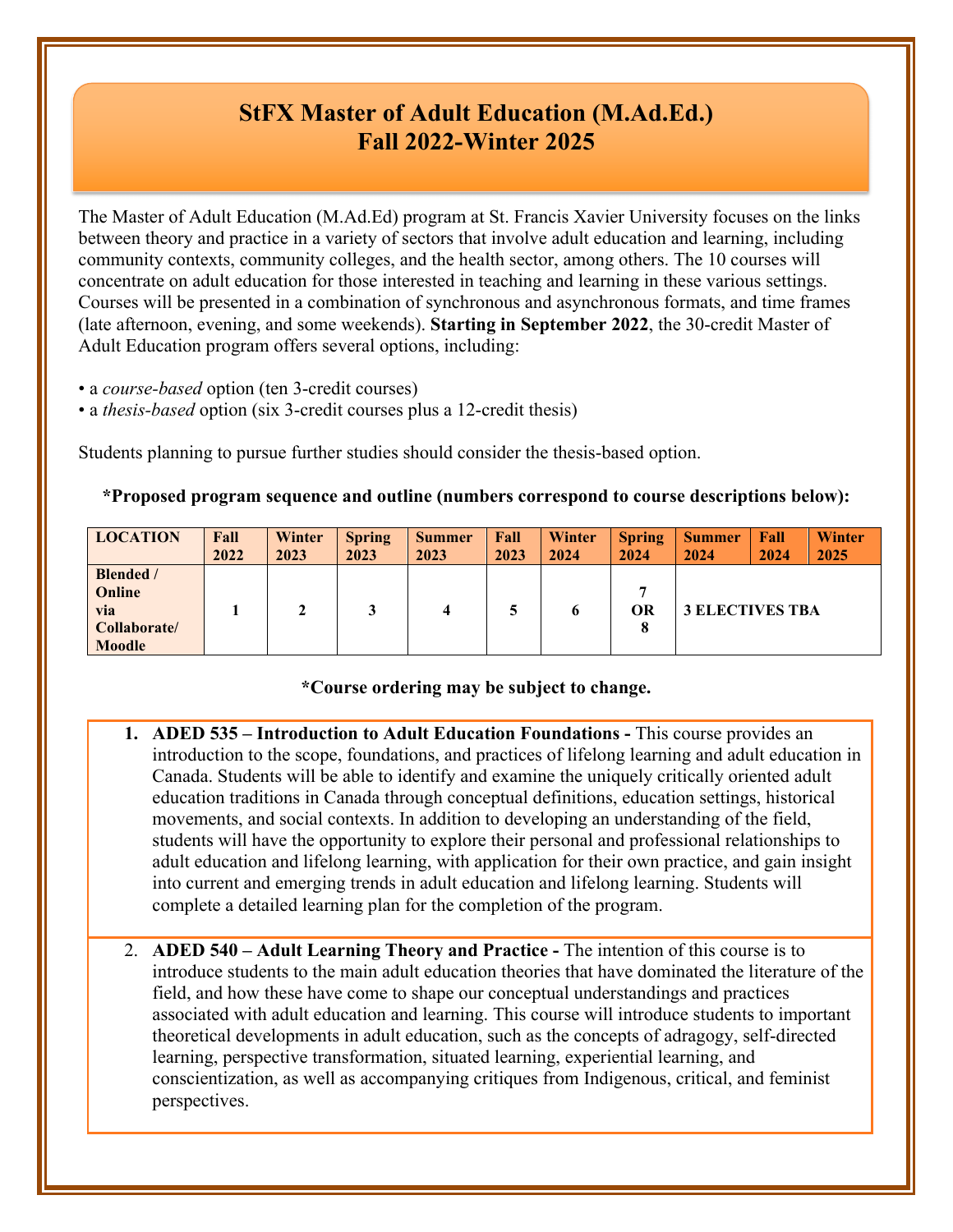- 3. **ADED 545 – Critical Review of Literature in Adult Education -** The literature on critical pedagogies connects knowledge to power and foster empowering adult learning through the development of critical consciousness and praxis. Critical pedagogies invite students' experiences as material for reflection and include civil rights and anti-oppression; racial, cultural, gender, and sexualities diversity; Indigenous rights; disability rights; and labour and class. Students will review the research on critical pedagogies and to listen and learn from a diversity of discourses in order to respond to a complex world and promote social, political, and ecological justice. Completion of a critical literature review on a topic of interest is required.
- 4. **ADED 550 – Continuing Professional Education and Portfolio -** The intent of the course is to introduce students to key concepts and processes of lifelong continuing professional education (CPE). The history of CPE, emergent critical debates (professional identity and professionalism, issues of collaboration, authenticity, power, ethics and leadership, etc.) and best practices in CPE (critically reflective practices, communities of practice, mentoring etc.) will be examined. Future trends and emergent formats such as virtual technology and networking will be explored. The completion of a professional portfolio is a requirement of this course.
- 5. **ADED 565 – Reading and Critiquing Research in Adult Education** Learners will engage with academic research through a guided, purposeful approach so as to enhance both learner confidence and ability to understand peer-reviewed scholarship in the field of adult education. Learners will develop techniques to analyze, and critique published research that applies directly to learners' professional life. The course will guide the learner through the process of research with a "consumer's" focus, preparing the learner to discern and utilize research in their own practice. The completion of a critical analysis of research studies is a requirement of this course.
- 6. **ADED 560 – Qualitative Research in Adult Education -** This course introduces students to the qualitative research paradigm, with a particular focus on the adult educator as researcher. The majority of published research in our field is qualitative. The course addresses the major debates and issues in qualitative research in adult education, as well as introduces students to the methodology and methods of qualitative research in adult education contexts. Students learn to develop practitioner research for adult education contexts. The completion of a research plan is a requirement of this course.
- 7. **ADED 530 – Transformative Learning: Theory and Practice -** This course will focus on the students' personal and professional learning, using the theory of transformative learning, which is a key theoretical framework for understanding and interpreting learning in adults. As a conceptual lens, it allows educators to challenge the taken for granted dictums of society, education, and learning. Learners will examine the theory, from its beginnings in the late 1970s and continuing to present. Particular attention is given to the social transformation possibilities of the theory. The intention is to guide learners to discover the theory and to connect it to their educational practices.
- 8. **ADED 570 – Critically Reflective Practice and Adults -** This course explores the ways in which adult education and critical pedagogies inform the values, approaches, and methods of critically reflective practices. Through a combination of critical pedagogies and social justice movements from individual and social perspectives, students will gain familiarity with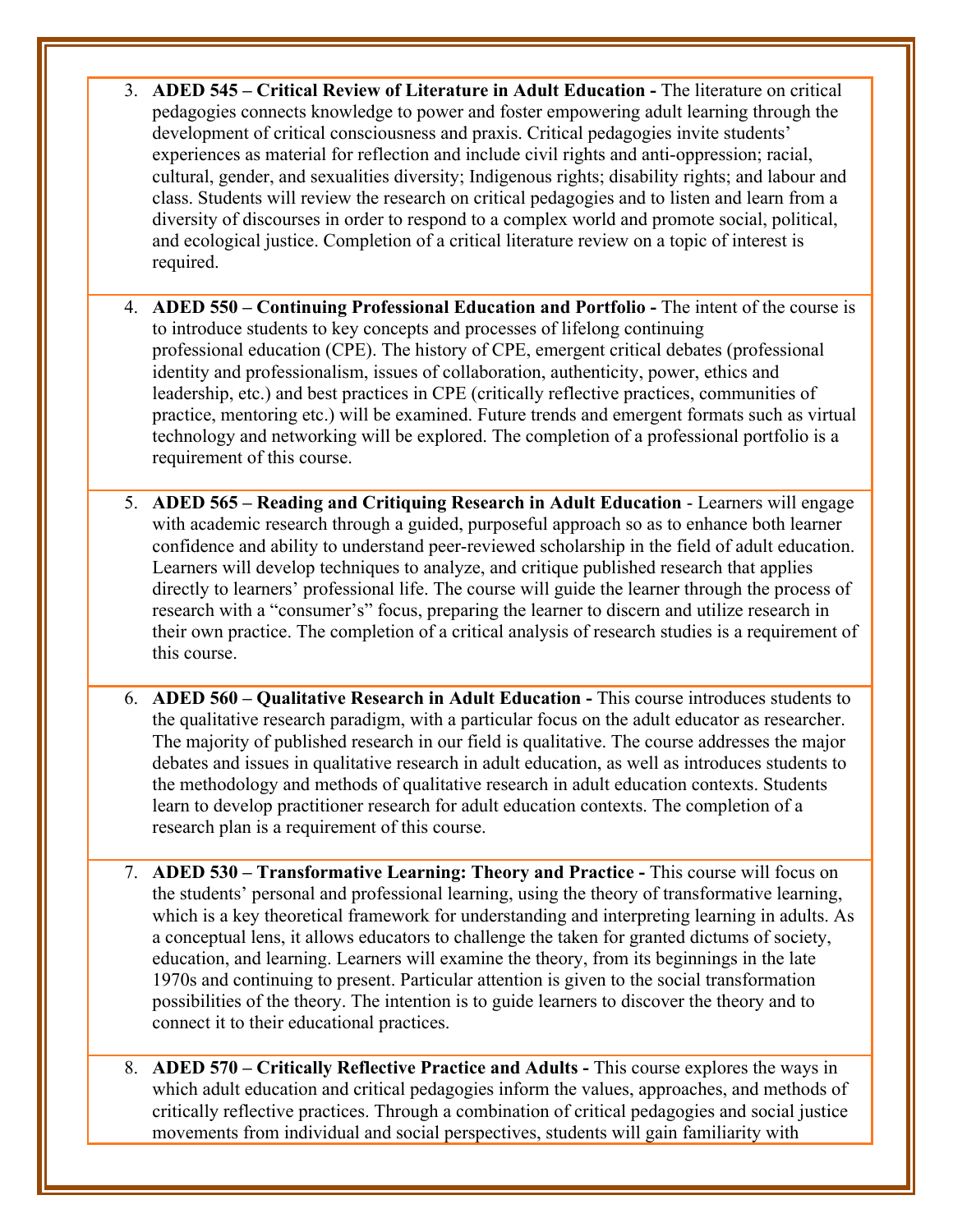reflective practices across various contexts. Narrative construction, reflection on action, critical incidents, and emerging applications will be investigated in order to generate critical perspectives that shape reflective practice and allow adults to evaluate their lifelong learning.

- 9. **ADED 575 – Community Development and Adult Education** Exploring collective learning for social and economic progress, this course identifies historical and contemporary examples of adult education and community development. Learners in this course examine pedagogical theories and development practice, and assets, barriers, and strategies for inclusive and culturally responsive collective learning for development practice and movements. Critical perspectives illuminate historical and contemporary ways that citizens, popular education, digital technologies, and equity function, intersect and evolve in learning for and in community development.
- 10. **ADED 580 – Global Issues in Adult Education –** This course will focus on historic and current trends in adult education from a global perspective. With a view to developing a comparative understanding of adult education policy and conceptualizations of adult learning internationally, this course will introduce students to various issues related to adult education in diverse global contexts.
- 11. **ADED 531 – Critical Issues in Health and Adult Learning -** This course connects adult education and health with a focus on the evolution of health education, health promotion, and health literacy. Course content addresses health concepts, theoretical orientations, and frameworks (e.g. the Social Determinants of Health/SDoH) which are crucial for a diverse and informed understanding of health inequalities in Canada. Critically reflective work found in adult learning theory illuminates the ways in which knowledge translation/mobilization, digital technologies, population-specific needs, clinical care, ethical, policy, interprofessional practices and other health-related concerns evolve and intersect to support health equity.
- 12. **ADED 555 – Work, Learning, and Society: Development in a Professional Setting -** This course examines the intersection of adult education/ learning practices and human resources development in employment settings. Programs and strategies such as competency-based learning, digital platforms, assessment frameworks, portfolios, etc. will be investigated, as will forms of learning and the social, political, economic, and global factors shaping today's workplaces. Drawing on their own experiences, students will explore workplace learning approaches and applications, and consider the impacts of these on individuals, organizations, sectors, and society. The completion of a professional portfolio is a requirement of this course.
- **13. ADED 585 – Program Planning: Theory and Context of Practical Action -** This course focuses on a core area of adult education, program planning theory and practice. The same social, cultural, political and economic factors that influence other human social endeavours are found in program planning; complex planning processes both influence and are influenced by various contexts, behaviours, locations and purposes. Students will engage with program planning's main theorists and practitioners and will be encouraged to apply theoretical understandings to their practice and in working in diverse contexts and learning communities.
- 14. **ADED 528 – Issues in Community Colleges -** This course connects adult education with teaching and learning in a community college context. Through a lifelong learning lens emphasizing self-direction and solution-based approaches, course content addresses concepts,